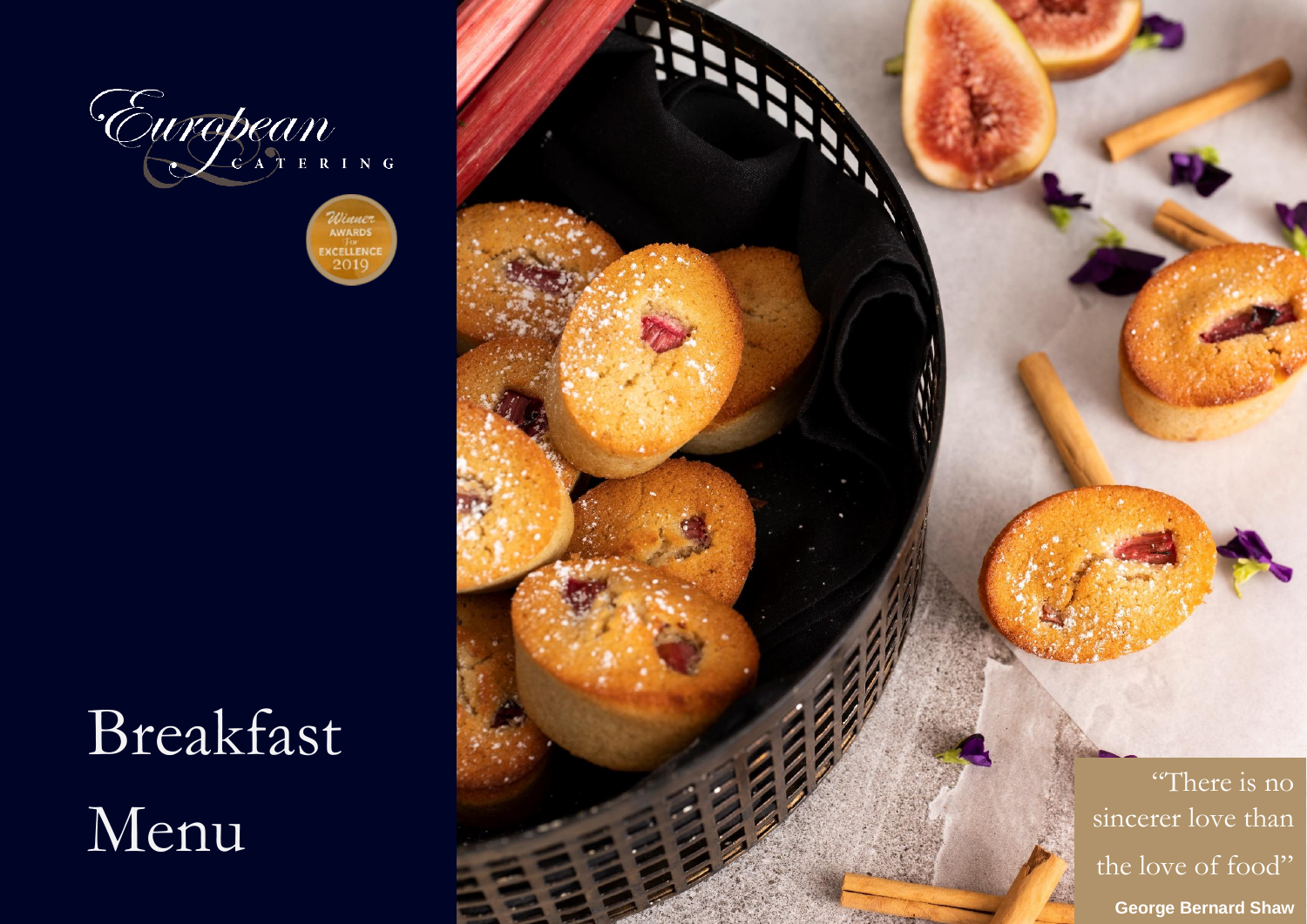## Stand Up Style

Price per person from \$18.00 (3 items per person/selection of 4) Savoury can also be added from \$4.00 per item Patisserie can also be added from \$5.00 per item

### **Savoury**

Sourdough crostini, smashed avocado, heirloom tomatoes, Persian feta V

Mushroom ricotta tartlet, caramelised onion V

Capsicum, paprika, chorizo frittata, tomato herb salsa, labneh GF

Miniature bacon & egg slider, tomato relish

Smoked salmon & Nori omelette roulade GF

Croque Monsieur

Home smoked salmon kedgeree, spiced rice, quail egg DF I GF

### **Patisserie**

Brekky bars - Shredded coconut, pepitas, sunflower seeds, sultanas, dried apricots

Lemon polenta cake GF Orange, walnut, carrot muffins Greek yoghurt, seasonal poached fruit, mountain hazelnut granola, puffed wild rice GF available Individual banana & passionfruit cake Quinoa & coconut chia bircher, banana, macadamia GF I VG Assorted pastries Banana pancakes, fresh berries, yoghurt, honeycomb GF

#### **Beverages**

Crave coffee, Origin teas

Assorted 'Freshly squeezed' juices…

Pain au chocolat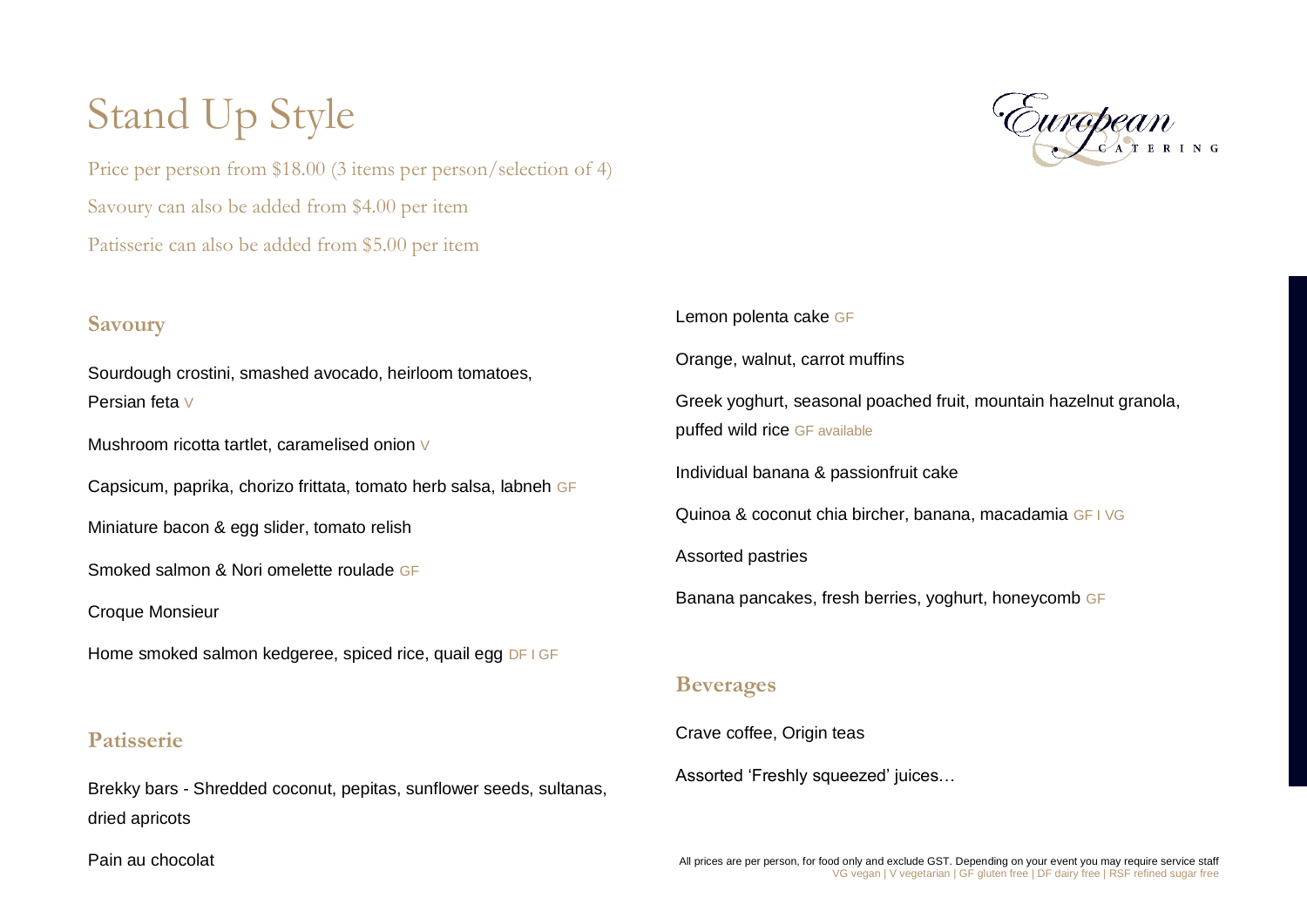## Health & Wellbeing

Can be served individually or in addition to any of the breakfast menus for \$6.00 per item

Acai berry smoothie, blueberries, banana, cashew milk, Manuka honey, cocoa nibs GF I VG

Apple & passionfruit Bircher muesli, goji berries, hazelnut granola, poached seasonal fruit V

Almond milk rice pudding, Manuka honey, cinnamon, vanilla poached fruit GF I VG

Pear, mint, apple, mandarin salad, tapioca pearls GF I VG

Quinoa, sumac roasted cherry tomatoes, baby spinach, 63 degree free range egg GF I V

Apple, celery, kale, ginger breakfast juice V

Fresh cold pressed juice GF I VG

Vitality: Organic beets, organic carrots, pear, oranges, ginger, lemon GF I VG

100% Organic: Celery, pear, lime, ginger GF I VG

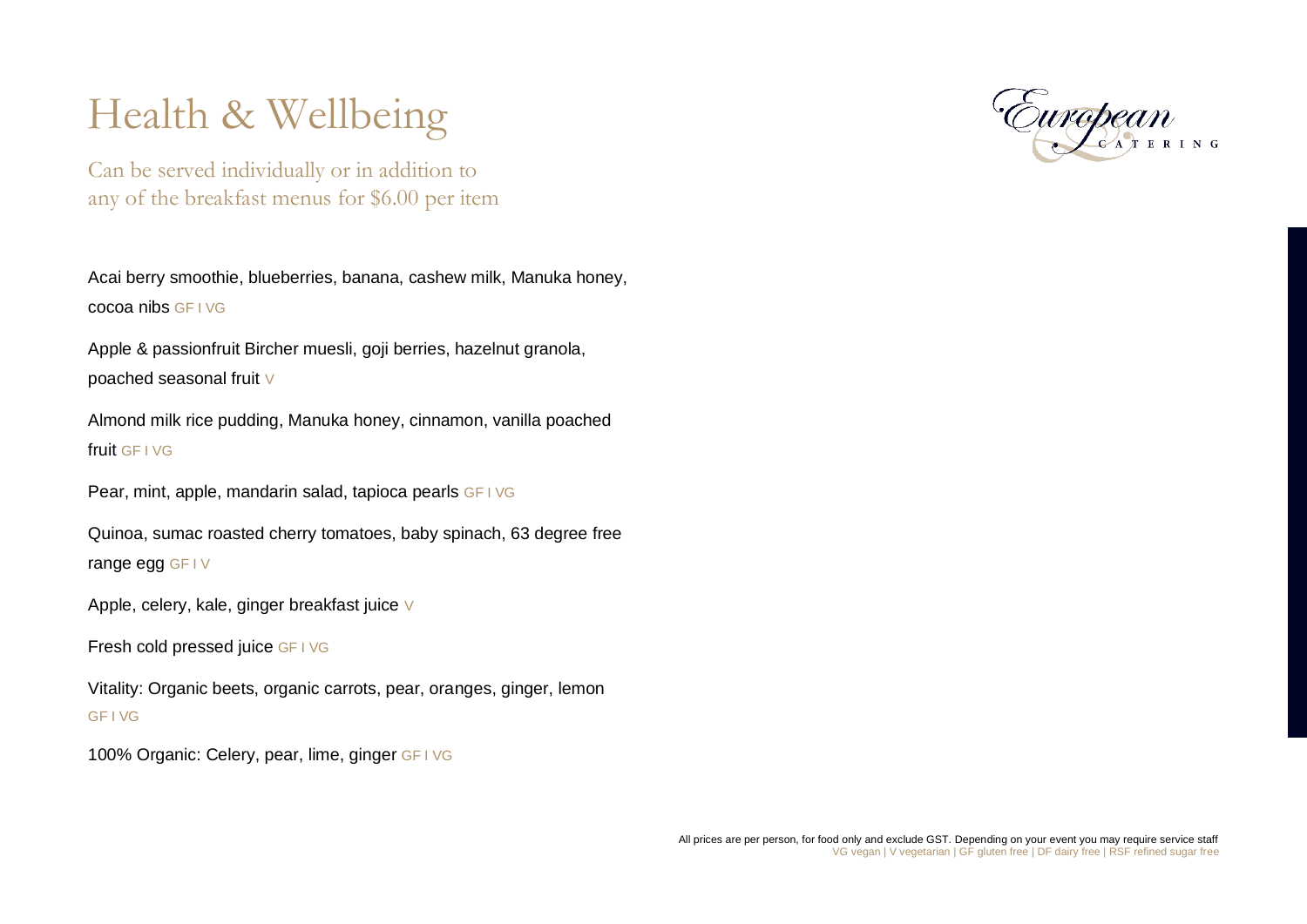### Plated & Buffet Style

Price per person from \$22.00

Please select 2 patisserie items to start & 1 savoury item as the main

Fruit platters to be included across both style menus

Any additional items may be added from \$6.00 per item/person

### **Savoury Items**

Sourdough crostini, smashed avocado, heirloom tomatoes, Persian feta  $\overline{V}$ 

Eggs Benedict tartlet, smoked salmon, seasonal greens

Fried eggs, homemade tomato bean cassoulet, sourdough crumb, potato rosti V

Pulled pork, bacon, egg slider, tomato relish

Capsicum paprika frittata, chorizo, tomato herb salsa, labneh GF

Scrambled eggs, roasted field mushroom, wilted spinach, trellis tomatoes, sourdough V

Croque Monsieur

Home smoked salmon kedgeree, spiced rice, quail eggs DF I GF

Truffled mushroom crepes, Gruyere gratinee V



Nasi Goreng, bacon & pork fried rice, egg DF I GF Polenta, sautéed mushrooms, kale, caramelised onion, poached free range egg GF I V

### **Patisserie Items**

Selection of fresh cut seasonal fruits

Assorted pastries

Quinoa & coconut chia bircher, banana, macadamia GF I VG

Banana bread French toast, roast banana, mascarpone, pecan crumble V

Banana pancakes, fresh berries, yoghurt, honeycomb GF

Toasted brioche, muscatel syrup, macerated berries, whipped mascarpone V

Brekky bars - Shredded coconut, pepitas, sunflower seeds, sultanas, dried apricots V